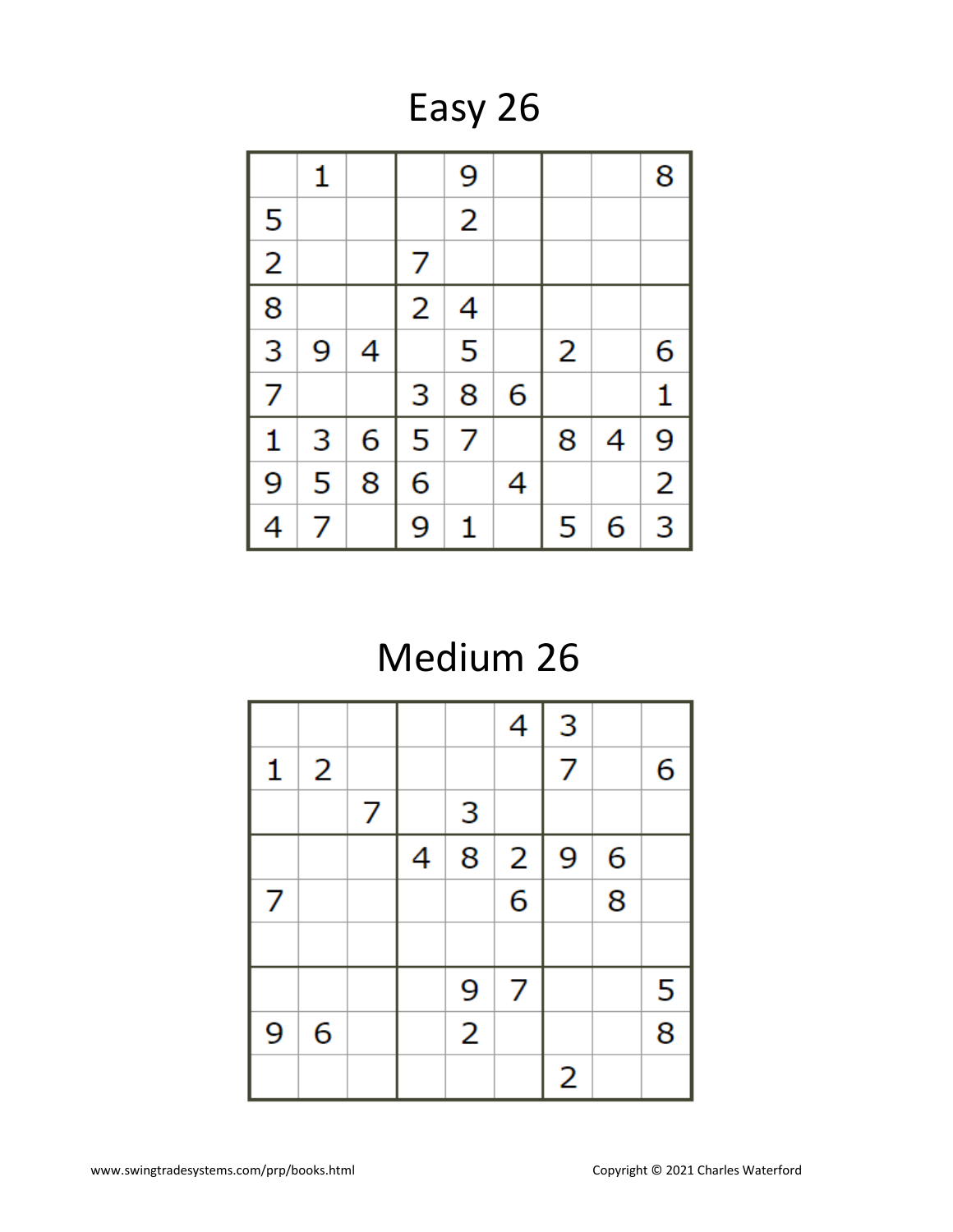#### Hard 26

|   |              |   | 5 |   |                | 3              | $\overline{4}$ |   |
|---|--------------|---|---|---|----------------|----------------|----------------|---|
|   |              |   |   |   |                |                |                |   |
|   | 6            |   |   |   |                |                |                | 7 |
|   |              |   | 3 | 4 |                |                | $\overline{2}$ |   |
|   | $\mathbf{1}$ |   |   |   |                |                |                |   |
| 6 | 9            |   |   |   |                | 7              |                |   |
|   |              | 3 |   |   |                | $\overline{2}$ | 5              |   |
|   |              |   |   |   | 9              |                |                |   |
|   |              |   |   |   | $\overline{6}$ |                |                |   |

# Expert 26

| $\mathbf{1}$   |                |   |                                      |                         |   |                | 8 |              |
|----------------|----------------|---|--------------------------------------|-------------------------|---|----------------|---|--------------|
| $\overline{9}$ |                | 4 |                                      |                         |   |                |   | 6            |
|                | 6              |   | 4                                    |                         | 1 |                | 5 |              |
|                |                | 6 |                                      |                         | 9 | $\overline{2}$ |   |              |
|                |                |   | 6                                    | $\overline{\mathbf{c}}$ |   |                |   | 3            |
| 7              |                |   | $\overline{\overline{\overline{5}}}$ | $\overline{4}$          |   |                |   |              |
|                | 9              |   |                                      | 7                       | 6 |                | 3 |              |
|                | $\overline{3}$ |   |                                      |                         |   |                |   | 5            |
| 2              |                |   |                                      |                         |   | 6              |   | $\mathbf{1}$ |